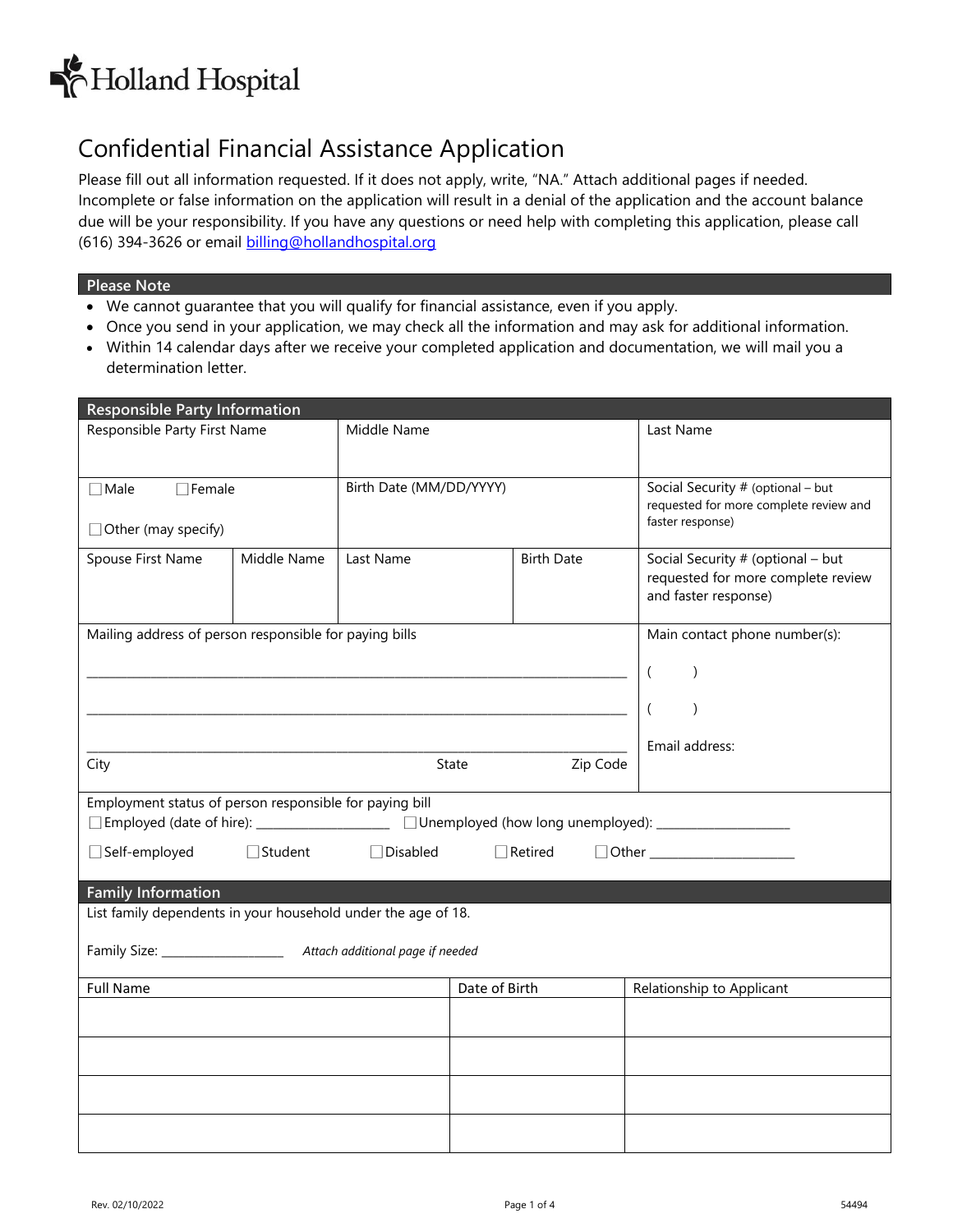

### **Have you applied for Medicaid?** Yes No (you may be required to be screened for Medicaid eligibility)

| Income Verification (Based on Gross Monthly Income) |                          |        |  |
|-----------------------------------------------------|--------------------------|--------|--|
| <b>Monthly Income Sources</b>                       | <b>Responsible Party</b> | Spouse |  |
| Employment Income (wages)                           |                          |        |  |
| Social Security                                     |                          |        |  |
| Disability                                          |                          |        |  |
| Unemployment                                        |                          |        |  |
| Spousal/Child Support                               |                          |        |  |
| <b>Rental Property</b>                              |                          |        |  |
| Investment Income                                   |                          |        |  |
| State Assistance (i.e.: food stamps)                |                          |        |  |
| Pension/Dividends                                   |                          |        |  |
| Tips/Commission                                     |                          |        |  |
| Worker's Compensation                               |                          |        |  |
| Other(s)                                            |                          |        |  |

| Assets**Must list all available funds** |                 |                  |                        |  |
|-----------------------------------------|-----------------|------------------|------------------------|--|
| Assets                                  | Name on Account | <b>Bank Name</b> | <b>Current Balance</b> |  |
| Checking account(s)                     |                 |                  |                        |  |
| Savings account(s)                      |                 |                  |                        |  |
| <b>Money Market</b>                     |                 |                  |                        |  |
| <b>Health Savings</b>                   |                 |                  |                        |  |
| <b>Flexible Spending</b>                |                 |                  |                        |  |
| <b>Retirement Account(s)</b>            |                 |                  |                        |  |
| (i.e. 401K/IRA)                         |                 |                  |                        |  |
| Stocks/Investment accounts              |                 |                  |                        |  |
| Other(s)                                |                 |                  |                        |  |

| Additional Assets (Automobiles, motorcycles, house (s), property, any other)                                                                                                                                                                   |                         |                              |  |
|------------------------------------------------------------------------------------------------------------------------------------------------------------------------------------------------------------------------------------------------|-------------------------|------------------------------|--|
| Assets:                                                                                                                                                                                                                                        | <b>Estimated value:</b> | Balance due: (if applicable) |  |
|                                                                                                                                                                                                                                                |                         |                              |  |
|                                                                                                                                                                                                                                                |                         |                              |  |
|                                                                                                                                                                                                                                                |                         |                              |  |
|                                                                                                                                                                                                                                                |                         |                              |  |
| Signature required to process application: I certify that all information is valid and complete and I hereby<br>authorize Holland Hospital to request a credit check report and/or verify any of the above information as deemed<br>necessary. |                         |                              |  |
|                                                                                                                                                                                                                                                |                         |                              |  |
| Spouse Signature:                                                                                                                                                                                                                              |                         |                              |  |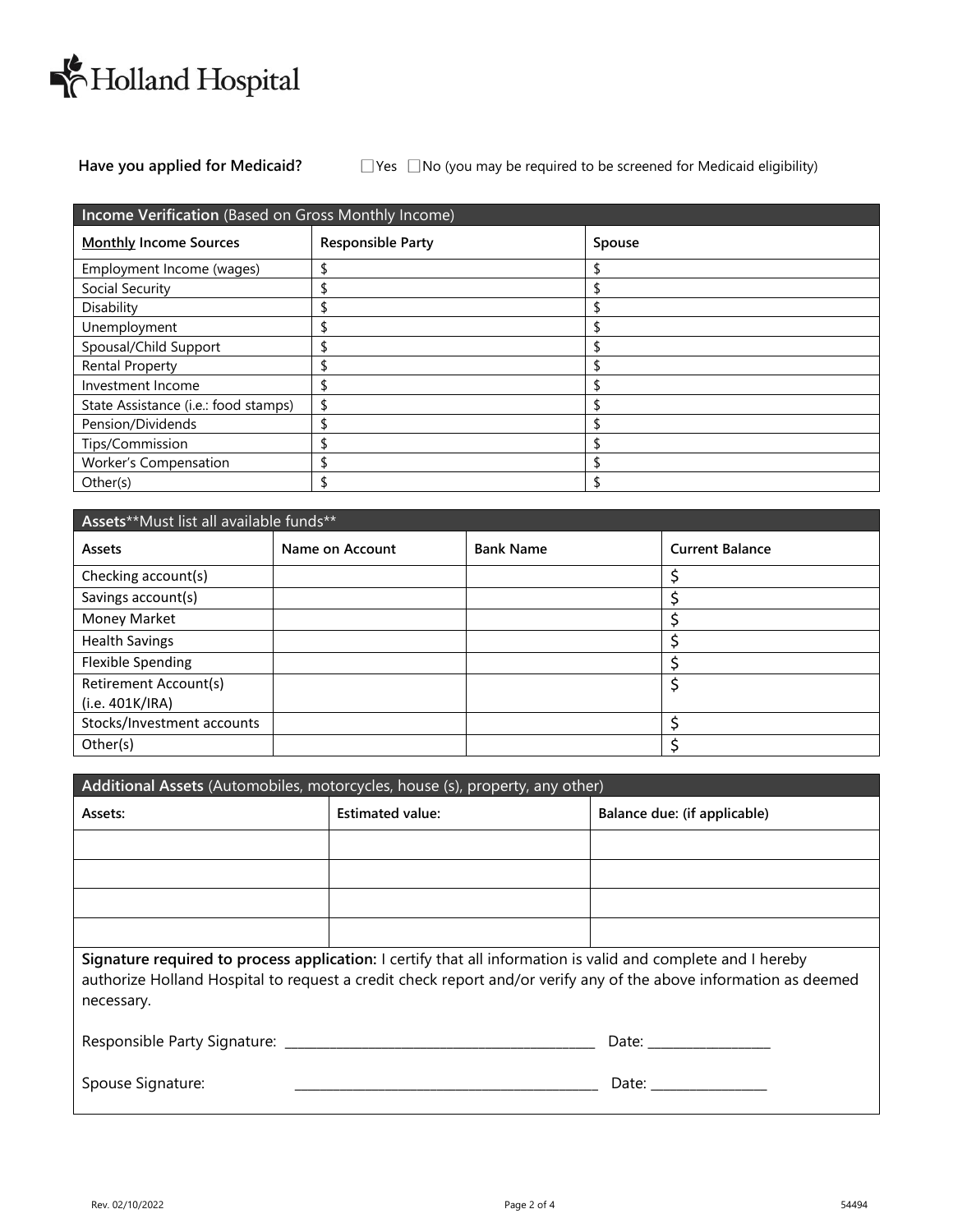# Holland Hospital

## Financial Application Checklist

The following is a checklist of documentation required to be returned with your application. If you are married, please provide documentation for both you and your spouse. If you indicate "Yes" to any of the documents below, please make sure that your documents are included with the application for review.

Please complete both pages of the application. Failure to return a completed, signed and dated application with all supporting documentation may result in a denial of your application and any account balance due will be your responsibility.

| If you are self-employed, have rentals or farm income, attach copy of most<br>recent Federal Tax forms with all Schedules and Attachments                                                                                                               | Yes                    | No  | N/A |
|---------------------------------------------------------------------------------------------------------------------------------------------------------------------------------------------------------------------------------------------------------|------------------------|-----|-----|
| Recent copy of pay-stubs with year-to-date earnings from the past 30 days                                                                                                                                                                               | Yes                    | No. | N/A |
| Proof of any other income (such as social security, disability, spousal support,<br>child support, etc.)                                                                                                                                                | Yes                    | No. | N/A |
| Letter of support if unemployed (letter explains who is financially supporting<br>you if you are not employed. Letter needs to be dated and signed by supporting<br>individual - i.e. parent, significant other, etc.) See attached form                | <b>Yes</b>             | No  | N/A |
| Formal bank statements with all pages for the past 2 months (must include the<br>institution's logo and account holder's full name and address)                                                                                                         | Yes                    | No  | N/A |
| Current statement for your IRA, 401K, HAS, FSA, MM                                                                                                                                                                                                      | Yes                    | No  | N/A |
| Have you applied for Medicaid?<br>If Yes, please provide approval or denial letter.<br>If No, you may need to utilize our Medicaid Enrollment Partner - MedAssist to be<br>pre-screened and/or to apply for Medicaid. You may reach out to MedAssist by | Yes                    | No  | N/A |
|                                                                                                                                                                                                                                                         | calling (616) 394-3795 |     |     |

### **Please return completed application and supporting documents by one of the methods below:**

| Mail:                             | Fax:                      | Email:                      |
|-----------------------------------|---------------------------|-----------------------------|
| Holland Hospital                  | Attention Advocate Office | Billing@hollandhospital.org |
| <b>Patient Financial Services</b> | 616-494-4079              | Attention Advocate Office   |
| Attn: Patient Advocates           |                           |                             |
| 602 Michigan Avenue               |                           |                             |
| Holland, MI 49423-4918            |                           |                             |